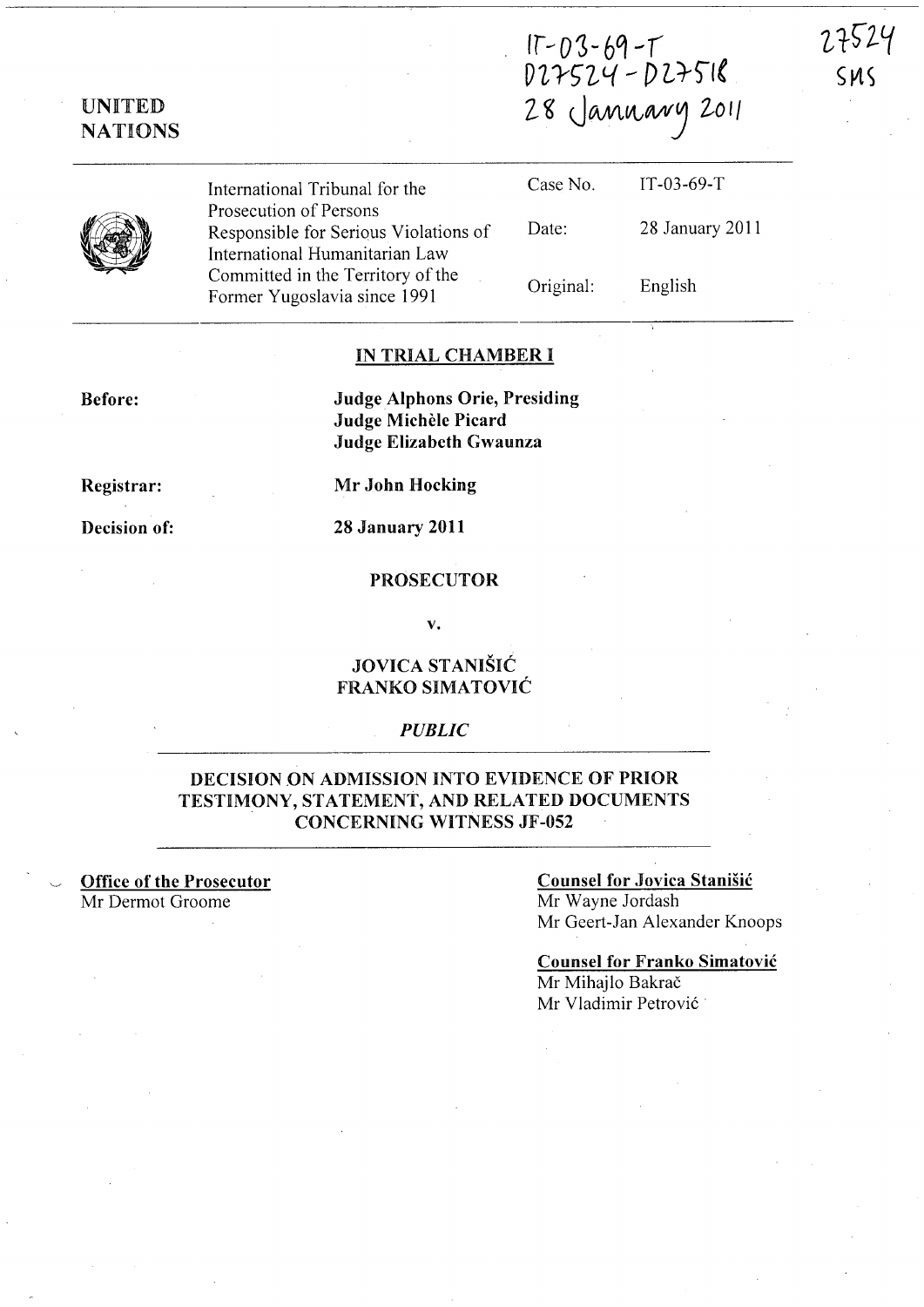# **I.** PROCEDURAL BACKGROUND

1. Witness JF-052 testified before the Chamber on 3 November 2010. He had earlier testified in another case before this Tribunal. When asked to attest to his prior testimony, the witness claimed that he did not remember a number of facts.<sup>1</sup> The Prosecution nevertheless tendered the witness's entire prior testimony into evidence pursuant to Rule 92 ter of the Tribunal's Rules of Procedure and Evidence ("Rules") and it was marked for identification as document P1587.<sup>2</sup> The Prosecution submitted that the witness confirmed that he had testified honestly in the prior case and that his clarifications were matters he no longer recalled as opposed to being corrections of inaccuracies.<sup>3</sup> It submitted that the requirements for admission into evidence under Rule 92 *ter* of the Rules had been met for the parts the witness had recalled and had attested to.<sup>4</sup> The Prosecution further submitted that the Chamber could also rely with caution on the non-attested portions if there was corroboration.<sup>5</sup> The Stanisic Defence objected to the tendering of P1587, arguing that the witness had effectively retracted the substance of his prior testimony and that the criteria for admission under Rule 92 ter of the Rules had thus not been met.<sup>6</sup> The Simatovic Defence joined the Stanišić Defence's objections.<sup>7</sup> On the same day, the Chamber informed the parties that it would consider admitting the witness's prior testimony under Rules 92 ter (for the attested parts) and 89 (C) (for the non-attested parts) of the Rules, the latter pursuant to the case law on previous inconsistent statements. 8

. 2. The Chamber further marked for identification four documents tendered as associated exhibits to P1587.<sup>9</sup> The Prosecution also tendered a proofing note for Witness JF-052 in order to provide for transparency in relation to the witness's clarifications to his previous testimony.<sup>10</sup> The proofing note was marked for identification as P1594.<sup>11</sup> The Defence also tendered the witness's statement of the year 2000 for credibility purposes and the document was marked for identification

- T. 8793-8796, 8798-8800, 8843.  $\overline{2}$ T. 8801, 8819.
- 3 T. 8803, 8808.
- T. 8809.
- T. 8803.
- T. 8801-8802.
- T. 8802-8803.
- T.8815-8816.
- See documents P1588-P1591.
- $10$  T. 8840.
- II T.8844.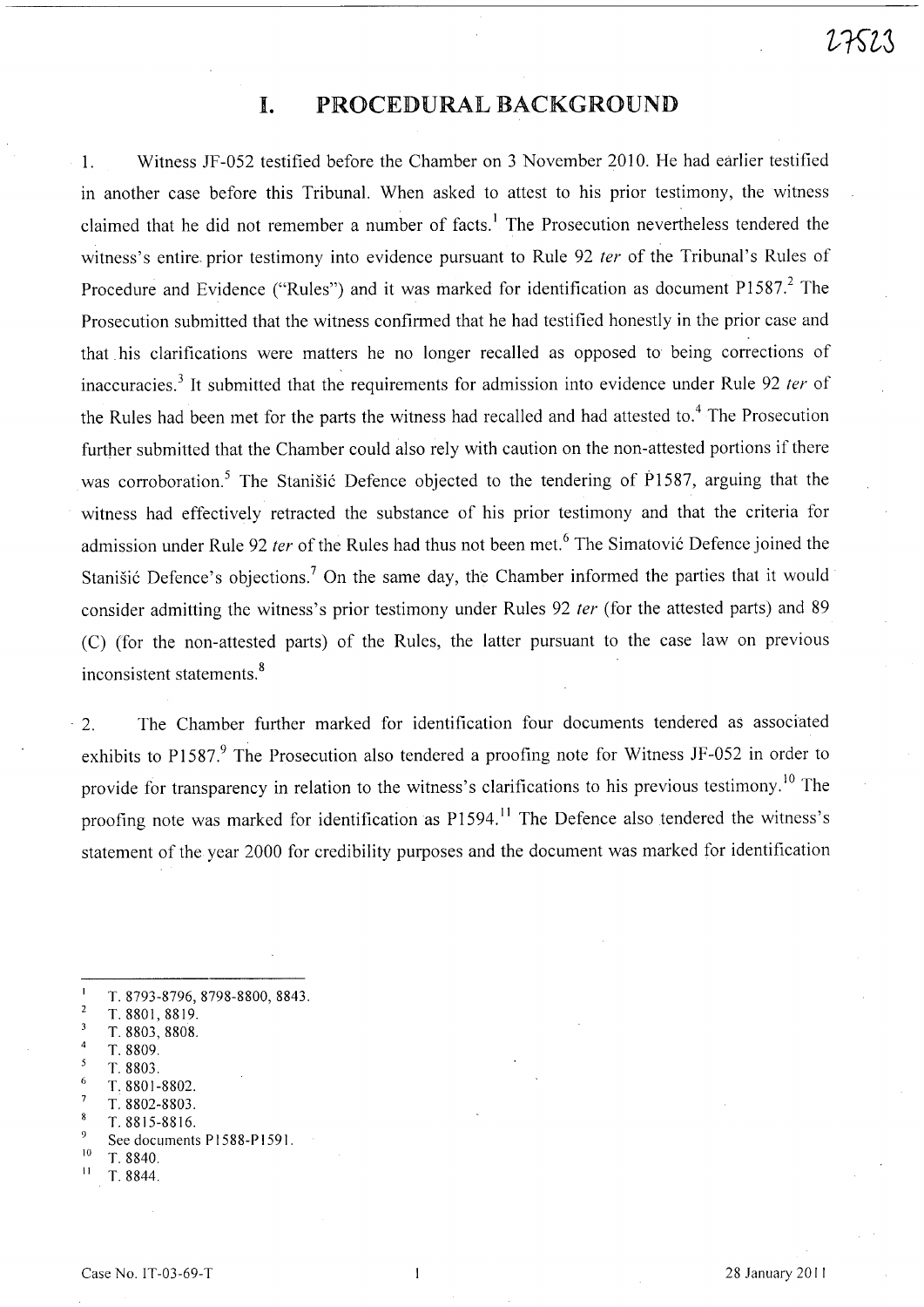as  $D138<sup>12</sup>$  The Chamber then invited the parties to make further submissions by 10 November  $2010.<sup>13</sup>$ 

3. On 10 November 2010, the Prosecution filed further submissions on the admissibility of documents tendered through Witness JF-052.<sup>14</sup> It reiterated that the attested parts of P1587 are admissible under Rule 92 ter of the Rules.<sup>15</sup> It further submitted that the non-attested parts of P1587 are admissible as "recorded recollections" either under Rules 92 fer or, in the alternative, 89 (C) of the Rules, but should in any event only be relied upon if there is corroboration from independent evidence.<sup>16</sup> The Prosecution submitted that recorded recollections are properly admitted under Rule 92 *ter* of the Rules, arguing that the purpose of Rule 92 *ter*'s foundation questions is to establish that the witness was honest when he gave his previous statement and that his previous statement accurately recorded what he said.<sup>17</sup> In the alternative, the Prosecution submitted that, provided the witness's memory failure is genuine, admission as recorded recollections pursuant to Rule 89 (C) of the Rules is preferable to admission as previous inconsistent statements.<sup>18</sup> The Prosecution pointed out that if a witness states that he does not recall what he said previously, there is no inconsistency between the statements as both can be true.<sup>19</sup> The Prosecution further submitted that since the witness testified under oath in the previous case, and considering that he did not disavow parts of his previous testimony but merely could not remember them, his evidence should be considered more reliable than a previous inconsistent statement that is being disavowed in court.<sup>20</sup> In a second alternative, should the Chamber consider that the witness's memory failure is not genuine, the Prosecution submitted that the non-attested parts should be admitted as previous inconsistent statements under Rule 89 (C) of the Rules.<sup>21</sup> The Prosecution further submitted that P1588-P1591 should be admitted as associated exhibits to P1587.<sup>22</sup> Finally, the Prosecution submitted that D138 and P1594 should be admitted into evidence for the purpose of assessing Witness JF-052's credibility. $^{23}$ 

<sup>15</sup> Prosecution Submissions, para. 6.<br> $\frac{16}{16}$  Prosecution Submissions, para. 8

- <sup>18</sup> Prosecution Submissions, para. 14.<br><sup>19</sup> Prosecution Submissions, para. 15.
- $19^{19}$  Prosecution Submissions, para. 15.<br> $20^{20}$  Prosecution Submissions, paras. 16.
- <sup>20</sup> Prosecution Submissions, paras  $16-18$ .<br><sup>21</sup> Prosecution Submissions, para 10
- <sup>21</sup> Prosecution Submissions, para. 19.<br><sup>22</sup> Prosecution Submissions, para. 20.
- <sup>22</sup> Prosecution Submissions, para. 20.<br><sup>23</sup> Lhid

Ibid.

 $12 \tT. 8841-8842, 8844.$ 

 $\frac{13}{14}$  T. 8868.

<sup>14</sup>Prosecution Further Submissions on Evidence of JF -052, 10 November 2010 (Confidential) ("Prosecution Submissions").

<sup>&</sup>lt;sup>16</sup> Prosecution Submissions, paras 8-9, 14.

 $17$  Prosecution Submissions, para. 13.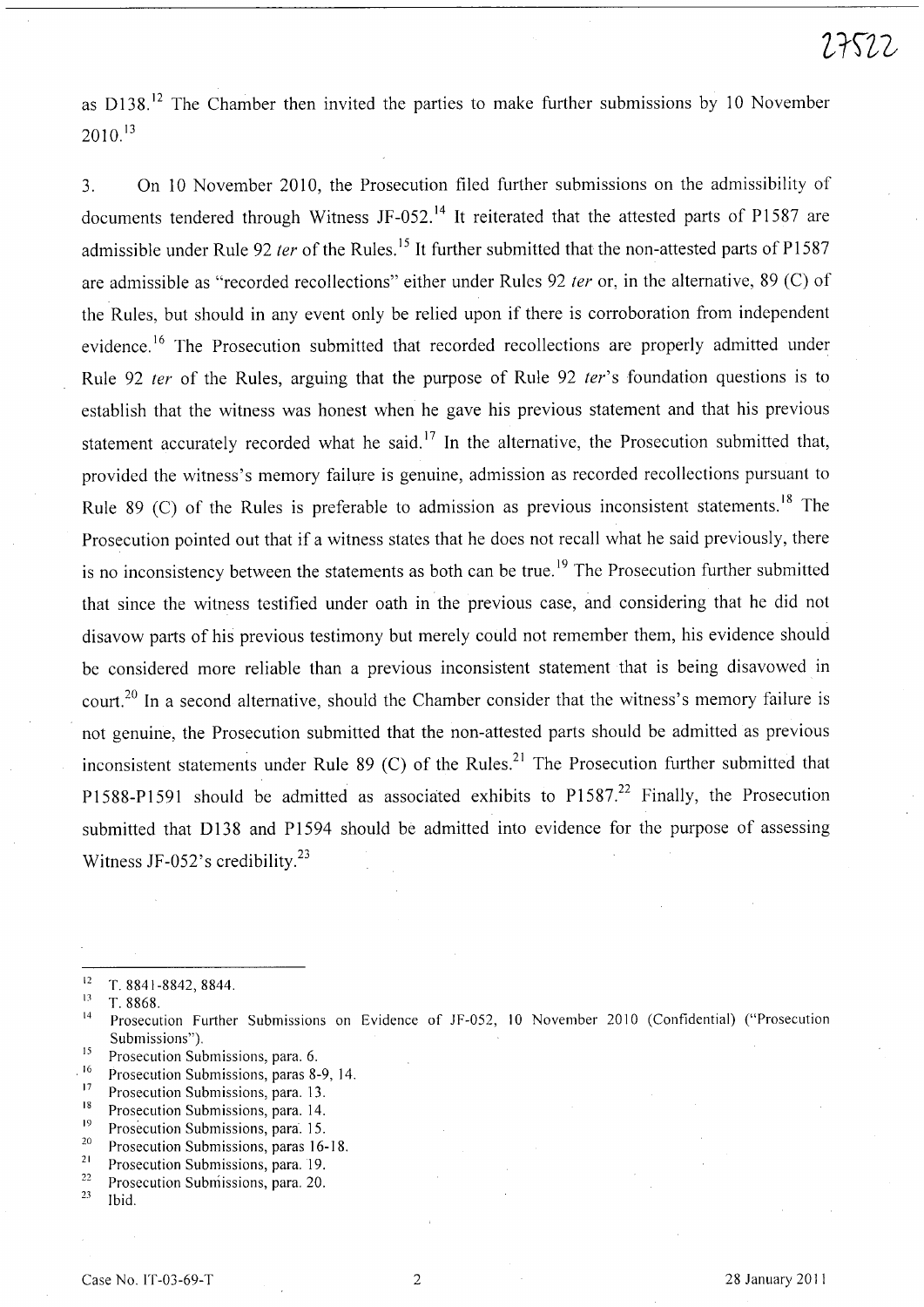4. On 18 November 2010, the Stanisic Defence filed further submissions on the admissibility of documents tendered through Witness JF-052.<sup>24</sup> It submitted that the Prosecution ought to bear the burden of redacting the prior testimony of the witness, eliminating the non-attested parts.<sup>25</sup> The Stanišić Defence further submitted that D138 should be admitted for the sole purpose of assessing the witness's credibility and that P1594 should be admitted for the sole purpose of providing context for understanding the extent of the witness's corrections.<sup>26</sup> The Simatović Defence did not file any further submissions.

# II. APPLICABLE LAW

5. Rule 89 (C) of the Rules provides that a Chamber may admit any relevant evidence which it deems to have probative value. Rule 92 ter sets out, in relevant parts, that a Chamber may admit, in whole or in part, the evidence of a witness in the form of a written statement given by a witness in proceedings before the Tribunal, under the following conditions: (i) the witness is present in court; (ii) the witness is available for cross-examination and any questioning by the Judges; and (iii) the witness attests that the written statement or transcript accurately reflects that witness's declaration and what the witness would say if examined.

6. The Appeals Chamber has set out that a Trial Chamber may admit a witness's previous inconsistent statement into evidence for the purposes of assessing a witness's credibility.<sup>27</sup> A Trial Chamber may also admit a witness's previous inconsistent statement for the truth of its contents when it fulfils the criteria under the Rules of being relevant and sufficiently reliable to be accepted as probative.<sup>28</sup> In determining whether a statement is reliable for the purpose of proving the truth of its contents, a Chamber may consider the content of the statement, the circumstances under which it arose, and the opportunity to cross-examine the person who made the statement.<sup>29</sup> Further, when

<sup>&</sup>lt;sup>24</sup> Stanišić Submissions Concerning Application of Rule 92 *ter* to Out-of-Court Statements of Witness JF-052, 18 November 2010 (Confidential) ("Stanišić Submissions"). The Stanišić Defence was given an extension to file its further submissions by 19 November 2010, see T. 9131-9132.

<sup>&</sup>lt;sup>25</sup> Stanišić Submissions, para. 3.<br><sup>26</sup> Stanišić Submissions, para. 4.

<sup>&</sup>lt;sup>26</sup> Stanišić Submissions, para. 4.<br><sup>27</sup> Processitor v. *Popović et al.* 1

Prosecutor v. Popović et al., Case No. IT-05-88AR73.3, Decision on Appeals against Decision on Impeachment of a Party's Own Witness, 1 February 2008 *("Popovi6* Appeal Decision"), para. 32.

<sup>&</sup>lt;sup>28</sup> *Prosecutor v. Limaj et al., Case No. IT-03-66-T, Decision on the Prosecution's Motion to Admit Prior Statements* as Substantive Evidence, 2S April *200S,* paras 18-21, *2S,* 34; *Popovi6* Appeal Decision, para. 31; *Prosecutor v. Gotovina et at.,* Case No. IT-06-90-T, Guidance on the Admissibility into Evidence of Unattested Parts of Rule 92 *ter* Statements as Previous Inconsistent Statements, 30 March 2010 ("Gotovina Guidance"), para. 6.

<sup>29</sup>  *Prosecutor v. Aleksovski,* Case No. IT-9S-1411-AR73, Decision on Prosecutor's Appeal on Admissibility of Evidence, 16 February 1999, para. IS.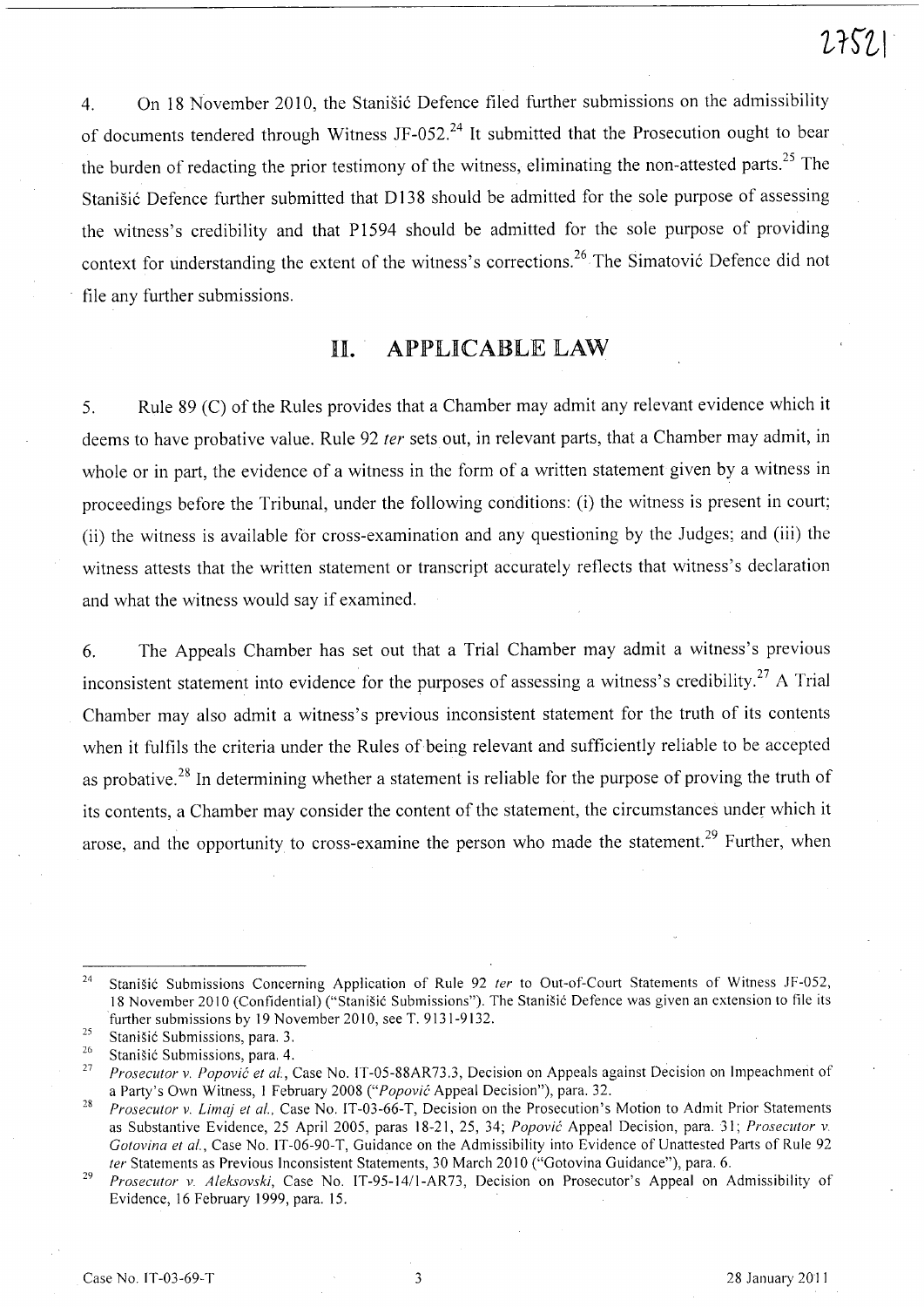admitting into evidence a witness's previous inconsistent statement, a Chamber must specify whether it admits the statement to impeach the witness's credibility, or for the truth of its contents.<sup>30</sup>

## III. DISCUSSION

7. The Chamber notes that in relation to the witness's prior testimony, which had been recorded and transcribed, he stated that he had reviewed it, that he had testified truthfully at the time, and that, taking into consideration his clarifications, it accurately reflected what he said at the time and what he would say if asked again. The Chamber accordingly finds that the parts for which the witness did not state that he could not remember them were properly attested to and are admissible under Rule 92 *ter* of the Rules.

8. The witness testified that he could not remember the facts contained in certain parts of P1587 ("Remaining Parts"). The Prosecution submitted that meeting the requirements of the common law notion of recorded recollections could make the Remaining Parts admissible pursuant to Rule 92 *ter* of the Rules. Considering that one of the requirements of Rule 92 *ter* of the Rules is that a witness "attests that the 'written statement or transcript accurately reflects that witness's declaration and *what the witness would say if examined*<sup>31</sup>, the Chamber finds that the Remaining Parts are not attested to and that they are therefore not admissible pursuant to Rule 92 *ter* of the Rules.

9. The Prosecution further submitted that the case law on previous inconsistent statements does not fit squarely in this situation as there is no inconsistency between Witness JF-052's statements. Not attesting to parts of a previous statement may not always amount to giving inconsistent statements but the effect is the same in that the later statement differs in substance from the previous one. To argue otherwise would create a situation where disavowed parts of a previous statement could be admissible, but parts a witness claims to have forgotten could not. Accordingly, the Chamber orients itself on the case law on previous inconsistent statements and accepts its relevance also in the broader sphere of non-attested parts of a previous statement.

10. The Chamber considers the Remaining Parts to be relevant to the Indictment. Further, the Chamber had informed the parties of its inclination to consider admission into evidence of the

<sup>&</sup>lt;sup>30</sup> *Prosecutor v. Delić*, Case No. IT-04-83-AR73.1, Decision on Rasim Delić's Interlocutory Appeal against Trial Chamber's Oral Decisions on Admission of Exhibits 1316 and 1317, 15 April 2008, paras 22-23; *Prosecutor* v. *Seselj,* Case No. IT-03-67-T, Decision on the Prosecution's Oral Motion Seeking the Admission into Evidence of Witness Nebojša Stojanović's Three Written Statements, 11 September 2008, para. 11; Prosecutor v. Šešelj, Case No. IT-03-67-T, Decision on Admission of Evidence Presented During Testimony of Aleksandar Stefanovic, 23 March 2009, para. 5; Gotovina Guidance, para. 6.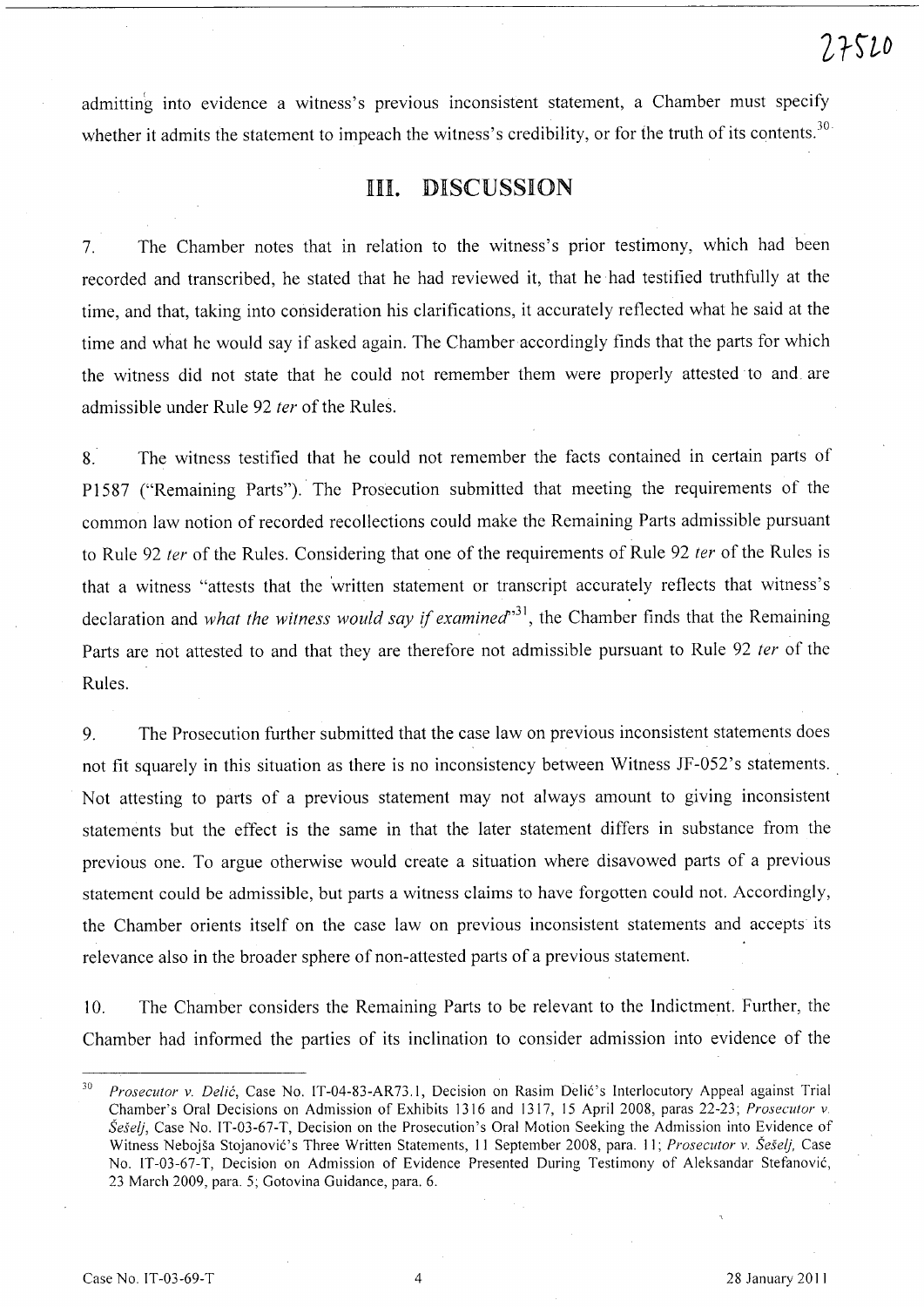Remaining Parts under the case law of previous inconsistent statements during the examination-inchief of Witness JF-052.<sup>32</sup> Accordingly, the parties were put on notice to test the witness's memory failure during their examinations. Having heard the entirety of the testimony of Witness JF-052,<sup>33</sup> the Chamber is satisfied that the witness's memory failure is genuine. Furthermore, in determining the reliability of the Remaining Parts, the Chamber considers that the witness testified under oath in the previous case, that the recordings of the witness's testimony in the previous case could be made available for further assessment, that there were opportunities for cross-examination both in the previous and in the present case, that the witness was questioned about his memory failures, and that the witness's previous testimony was considerably closer in time to the events in question than his testimony in this case. The Chamber further considers that the witness did not disavow his previous answers but rather stated that he could not remember the facts in question. In conclusion, the Chamber is satisfied that the Remaining Parts are reliable for the purpose of admitting them for the truth of their content pursuant to Rule 89 (C) of the Rules.

11. The Prosecution submitted that, if admitted, the Remaining Parts should be treated with caution and only relied upon if there was corroboration from independent evidence. Having found that the Remaining Parts are reliable and can be admitted under Rule 89 (C) of the Rules, there is accordingly no express need of further corroboration to rely on them. At the same time, the Chamber clarifies that admission into evidence is not an indication of the weight, if any, that will ultimately be given to a particular document. In determining the weight to be given, the Chamber will take a very cautious approach and may consider whether there is corroborating evidence.

12. The Chamber is further satisfied that the associated exhibits (PI588-PI591) are such that the prior testimony (PI587) would be incomprehensible or of lesser probative value without them, and will accordingly admit them into evidence.

13. In relation to D138 (witness statement), the Chamber considered the witness's admission of not having been truthful when giving his witness statement.<sup>34</sup> In order to properly evaluate the ramifications of this statement in court, the Chamber finds it appropriate to admit into evidence, albeit for credibility purposes only, the witness's statement. In relation to P1594 (proofing note),

34 T. 8853-8854.

 $rac{31}{32}$  Emphasis added.

<sup>32</sup> T.8815-8816.

<sup>&</sup>lt;sup>33</sup> The Simatović Defence was not prepared to cross-examine the witness and did not put any questions to him. The Chamber stated that it would consider any motion to re-call the witness (see T. 8863). On 16 December 2010, the Chamber set a deadline of 31 December 2010 for the Simatović Defence to inform the Chamber and the parties whether it wanted to request a re-call of the witness (see T. 10560). No such request was filed within the deadline set and on 6 January 2011 the Simatovic Defence indicated through an informal communication, that it had decided not to make such a request.